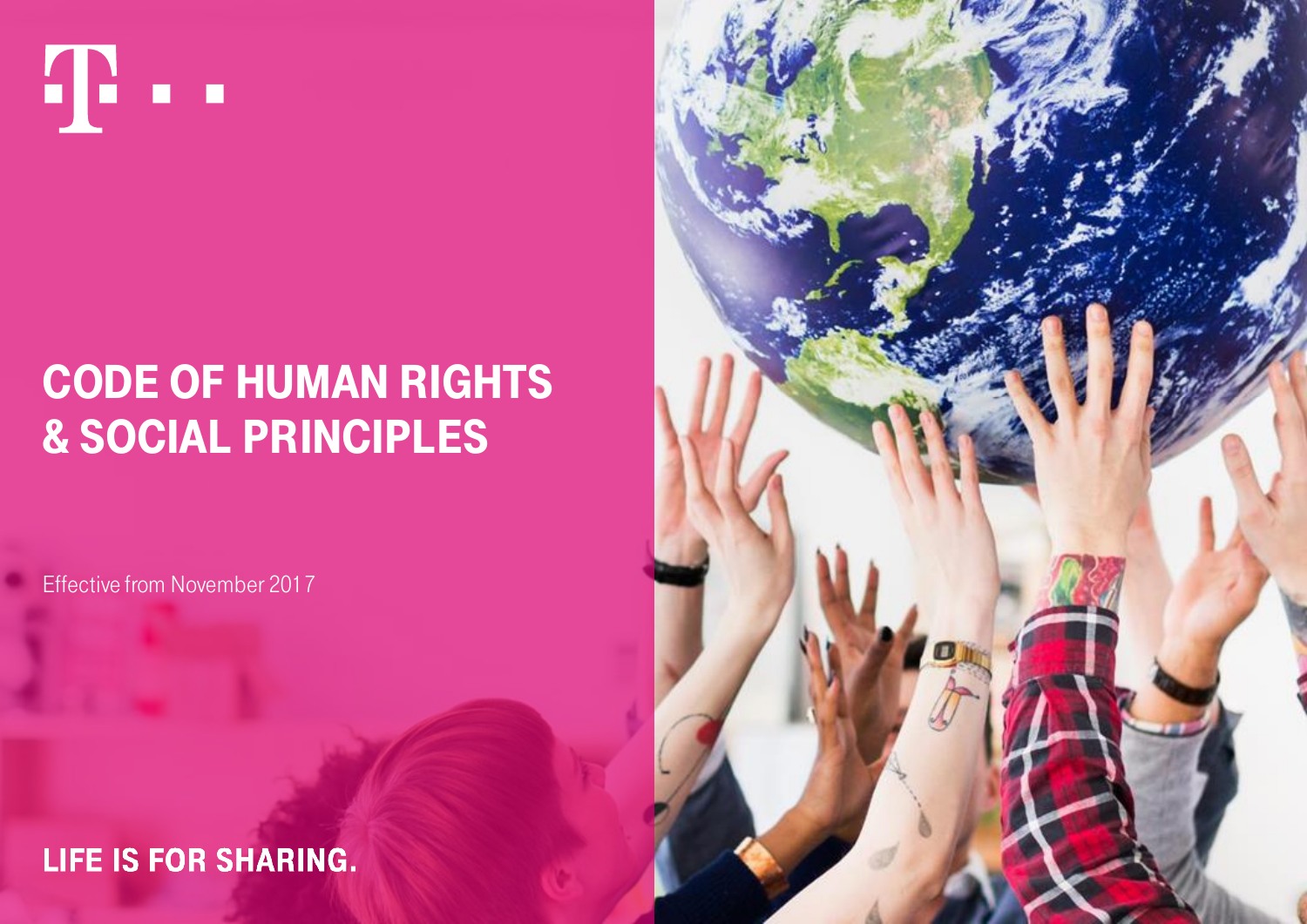## **STATEMENT**

Our commitment to respect and promote human rights and social principles in every place we operate including our business partners and supply chain:

Deutsche Telekom and Magyar Telekom Group takes all internationally recognized human and social rights seriously and acknowledges its responsibility as a leading global telecommunications company. The success of our Company is built on our high standards of quality, integrity and excellence and we ensure our respect for human rights.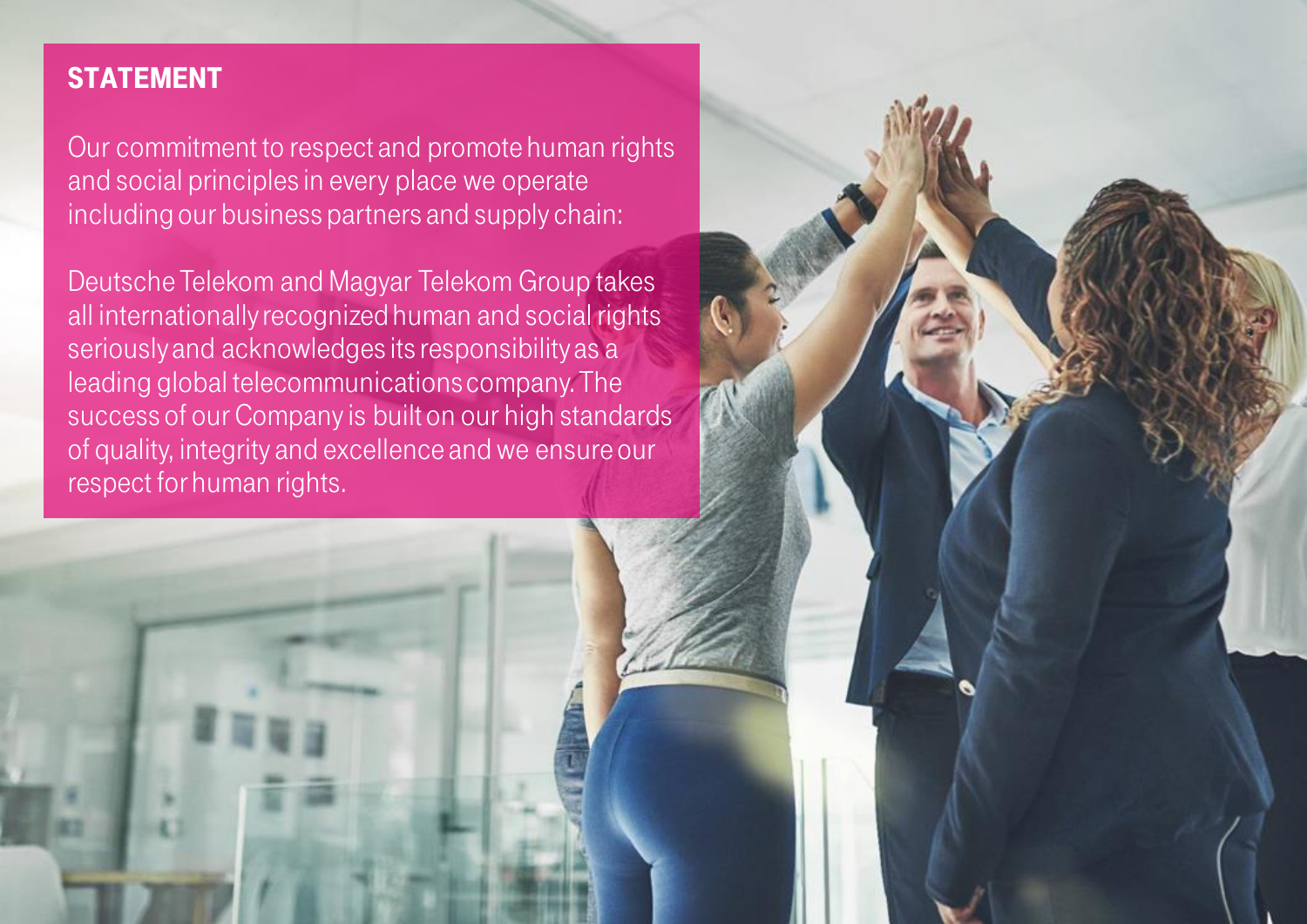# Bearing in mind its responsibility as an international corporate group...

- respecting the cultural, ethical, social, political and legal diversity of the nations and societies in which we operate as a corporate group
- aware of the necessity to satisfy today's needs in a socially, economically and ecologically well-balanced manner which takes due account of the protection of the living and working conditions of future generations
- DT and MT as an ICT Company is committed to always abide by and promote human and social rights in reference to the responsibilities that emerge through technological change and digitization.
- **in accordance with internationally recognized norms, directives and standards, in particular** those of the
	- **International Bill of Human Rights,**
	- the ILO Core Conventions,
	- the OECD Guidelines,
	- the Global Compact,
	- the Tripartite Declaration of Principles concerning Multinational Enterprises
	- **and Social Policy (MNE Declaration),**
	- and Guiding Principles on Business and Human Rights.

## Deutsche Telekom and magyar telekom embrace the following Basic Human Rights & Social Principles: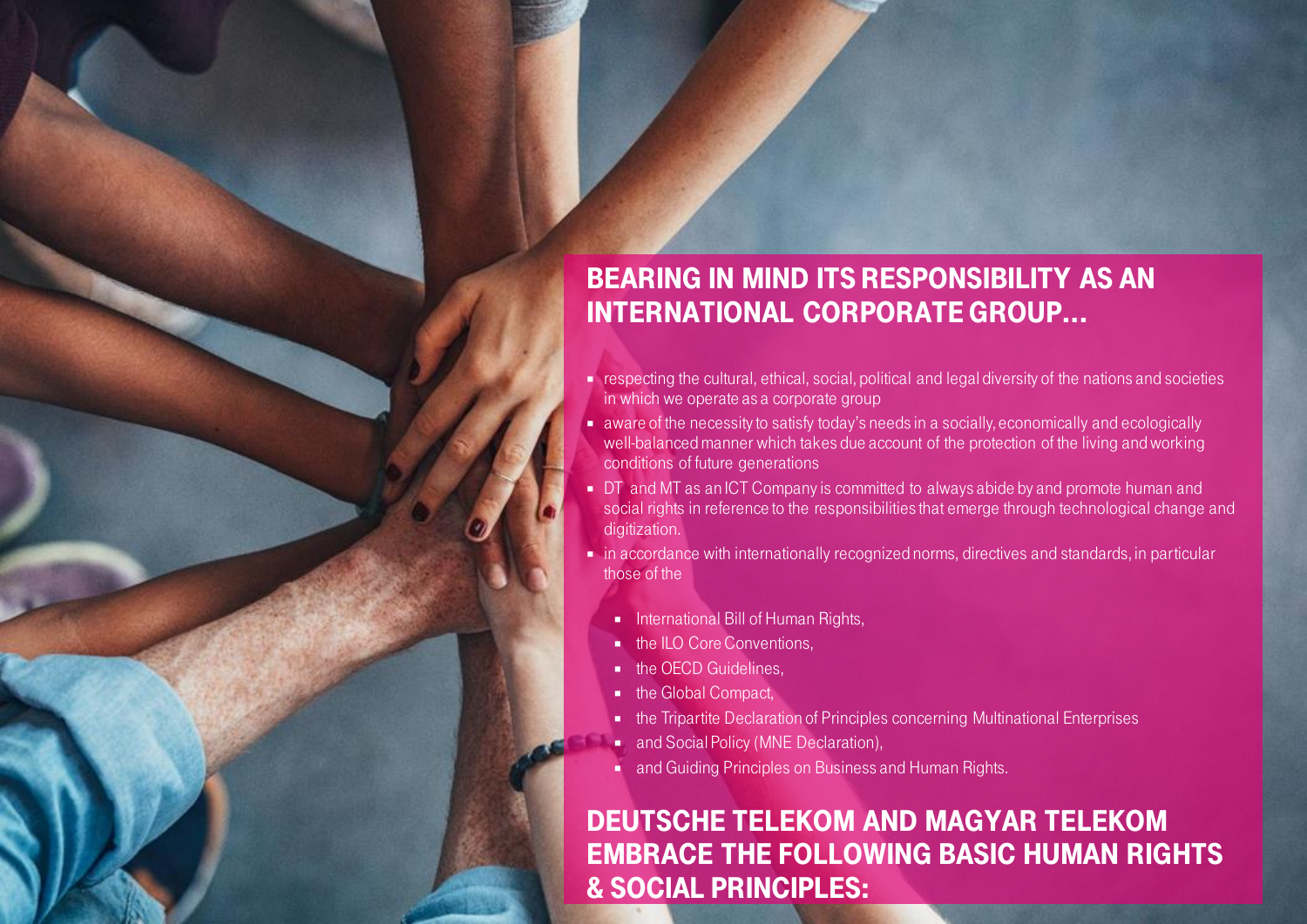#### Basic Human Rights & Social Principles

Deutsche Telekomand Magyar Telekom Group…

- 1. acknowledge and respect the cultural, social, political and legal diversity of all nations and societies and are committed to respecting and promoting internationally recognized human rights on an ongoing basis;
- 2. recognize the fundamental right to the freedom of association and the right to collective bargaining within the scope of national regulations and existing agreements. Deutsche Telekomand Magyar Telekom Group also declare themselvesin favor of cooperating with legitimate democratic employee representations in an open and trusting manner based on a constructive social dialog with the aim of achieving a fair balance of interests;
- 3. emphatically declare themselvesin favor of prohibiting any and all kinds of forced labor, human trafficking and modern slavery;
- are committed to the abolishment of exploitative child labor and guarantee that at least the minimum age for admittance to employment is observed within the Deutsche Telekom Group and Magyar Telekom Group in accordance with the regulations of each country;
- 5. reject any form of discrimination at the workplace and declare themselvesin favor of the promotion of equal opportunities as well as diversity of all employees in terms of gender, age, culture, religion, abilities and sexual orientation;
- 6. are committed to treat all employees with respect without using any form of corporal punishment, mental or physical coercion, abuse or harassment, or the threat of such treatment;
- 7. observe the right to reasonable
	- remuneration on the basis of a contract in line with the respective national labor market stipulating at least the minimum wages guaranteed by law and guarantees the observance of the respective national regulations on hours of work and on regular paid vacation;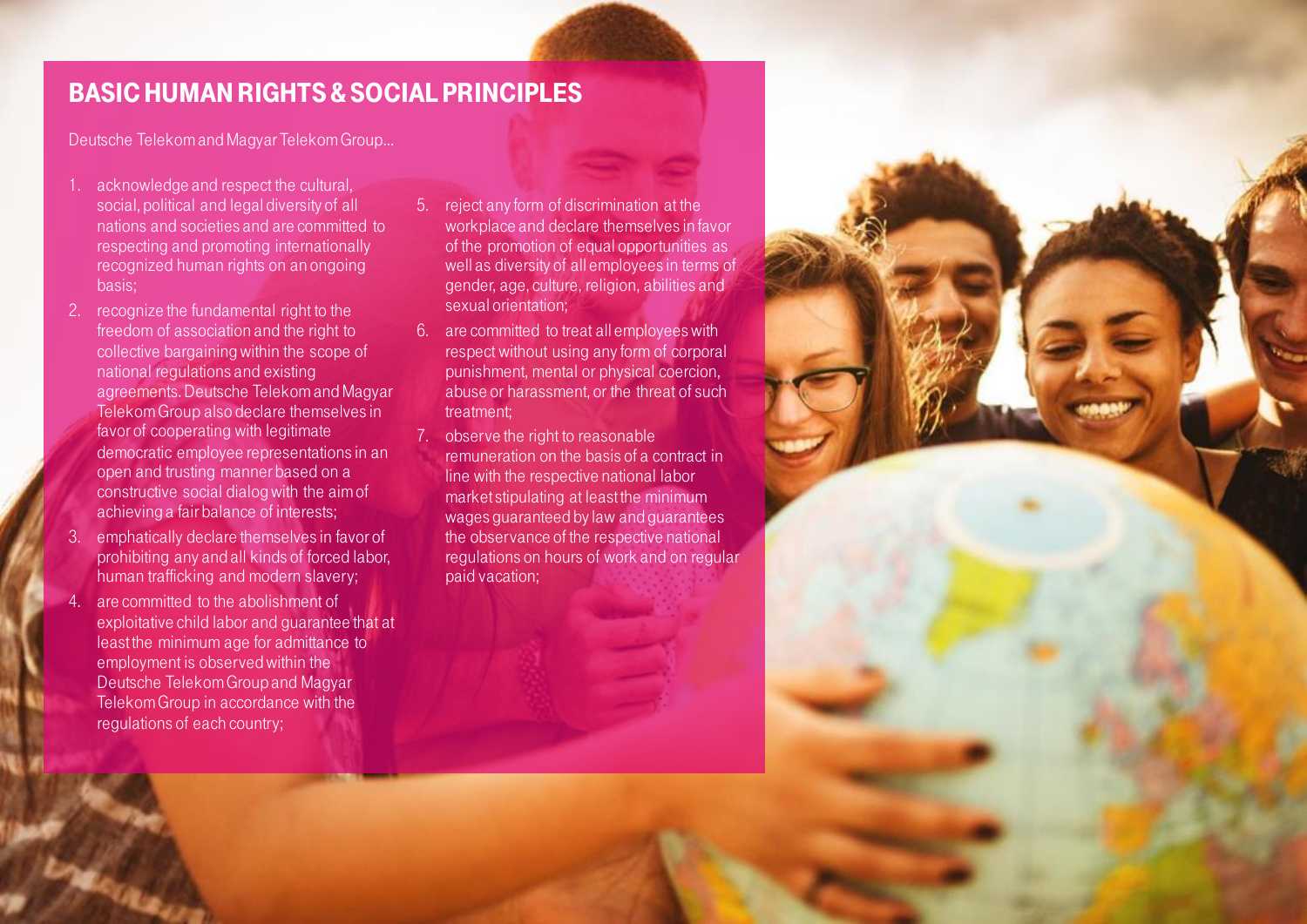#### Basic Human Rights & Social Principles

Deutsche Telekomand Magyar Telekom Group …

- 8. support skills development in the interests of both the employees and the company in order to guarantee a permanently high standard of performance and a high service quality. At the same time, Deutsche Telekomand Magyar Telekom Group emphasize and foster the personal responsibility that employees have to maintain and improve their employability;
- 9. see the health of their employees as a major value and endeavor the protection of health and safety of their employees. For this reason, adherence at least to the standards applicable in each country at sites all over the world should be ensured and the further development thereof should be supported to improve the working environment;
- 10. are committed to environmental protection and fostering the positive impacts of sustainability in business.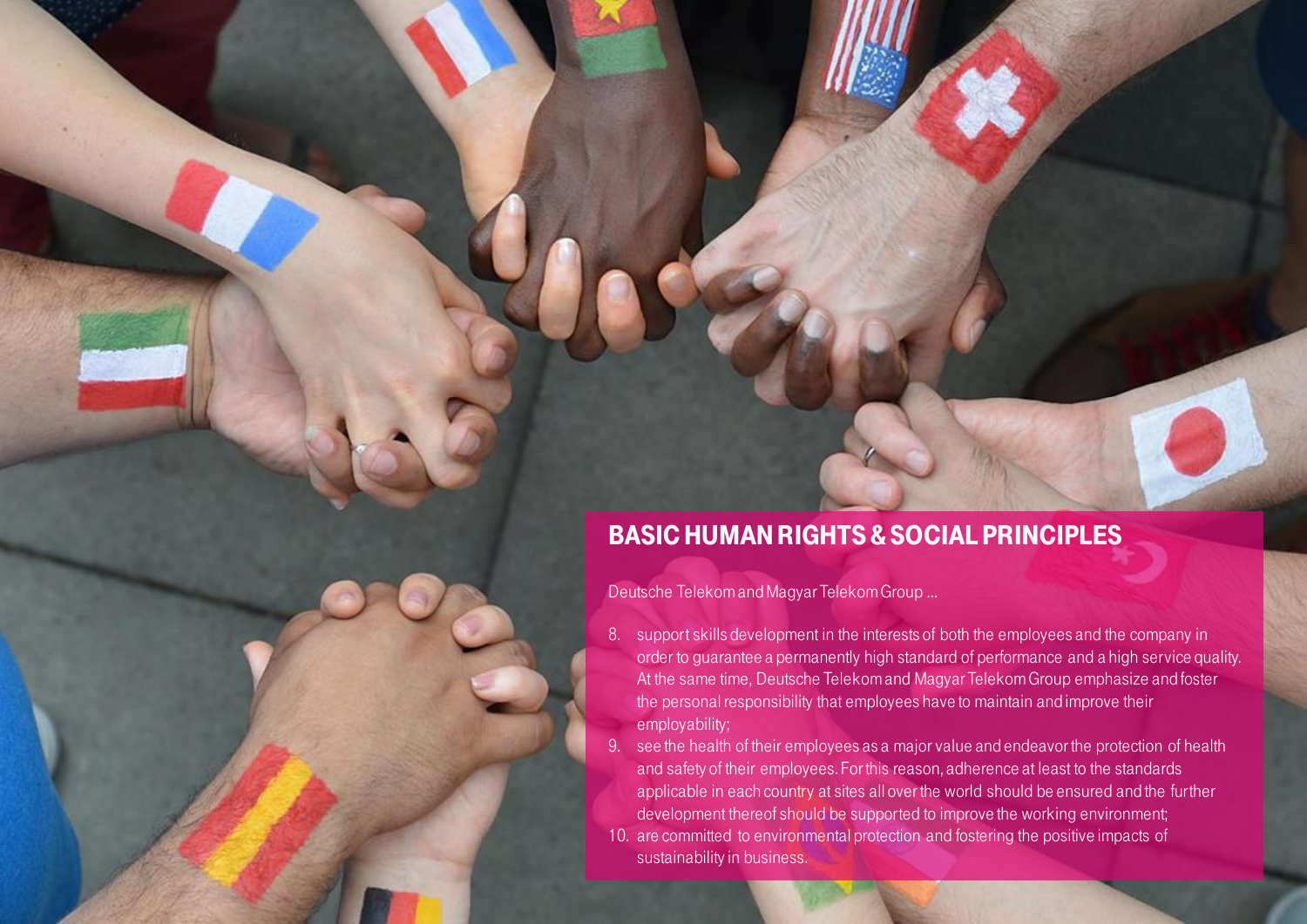

#### Aspiration and scope of validity and **MODIFICATION**

- 1. Deutsche Telekomand Magyar Telekom Group strive to meet the international standards and not to infringe on human rights where national law and regulations and/or their implementation are not sufficient or are absent.
- 2. Deutsche Telekomand Magyar Telekom Group declare the observance and application of the Code of Human Rights & Social Principles as binding worldwide.
- 3. This Code is periodically reviewed in light of national and international developments and, if necessary, modified.